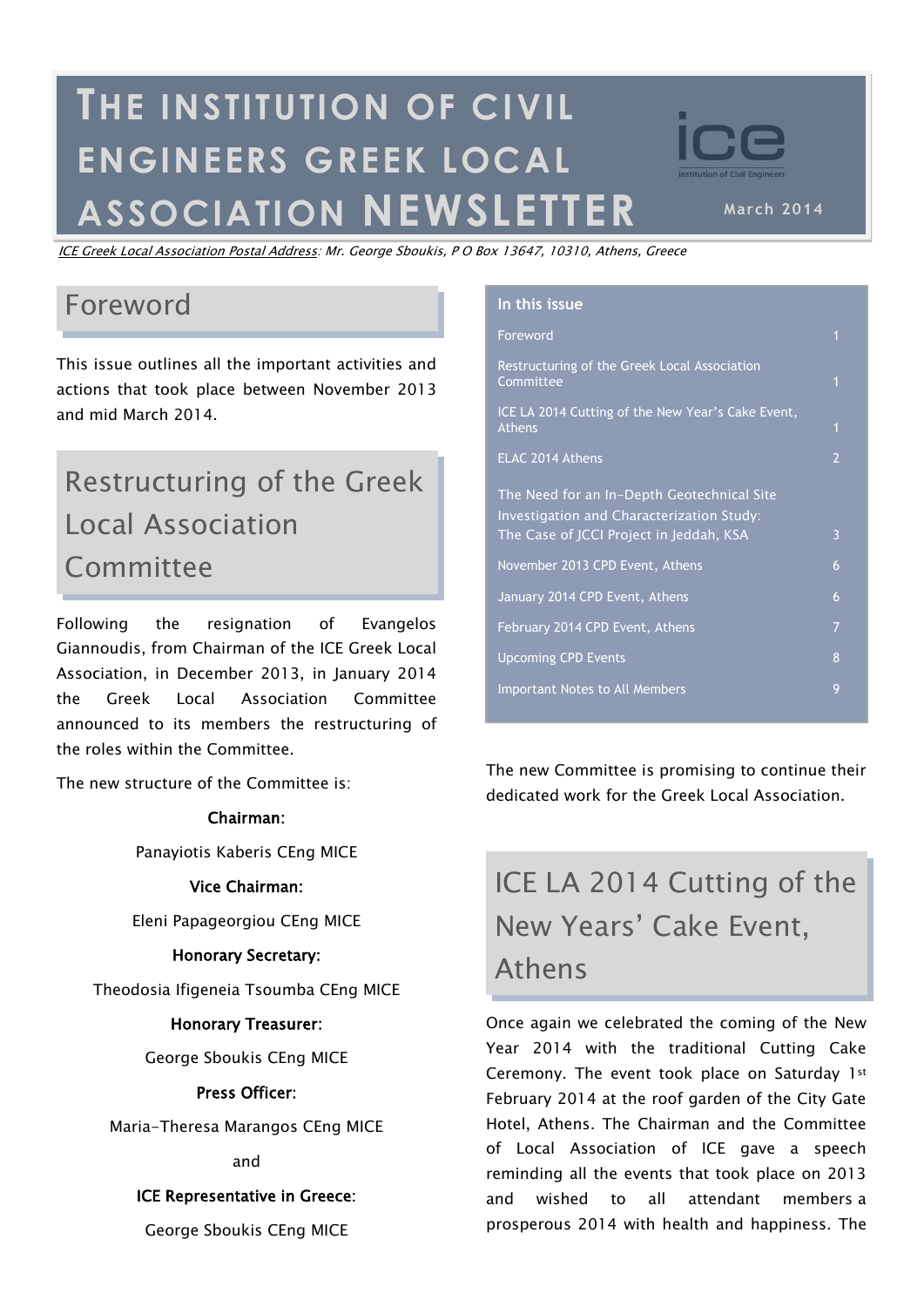Chairman also reminded the members of the big event of 2014, the European Local Association Conference ELAC 2014 which is to take place in Athens in May 2014, where he urged the members to honor the Committee by participating.

The lucky attendant who found the hidden coin in his piece of the traditional cake was Mr. Kokkosis, (President of the Local Association of Electrical Engineers IET), who along with Mr. Panagiotidis, (President of the Mechanical Engineers, IMEchE) once again honored us with their presence. On the day the lucky winner received as a memory gift from the Local Association of ICE, the book "Proceedings of ICE".

The event was closed with free food and drinks for everyone who enjoyed the rest of the ceremony and had the chance to talk to other members and discuss the progress of the profession of Civil Engineering in Greece.

All food that was left over was given to Ag. Dionisios Church to be handed over to the homeless.



Photo 1: ICE LA Committee and Members at the 2014 Cake Cutting Ceremony

# ELAC 2014 Athens



Less than two months are remaining for the ELAC 2014 in Athens!

The Greek Local Association Committee and Representative have been working very hard to organise such a prestigious conference in Greece and especially in the middle of the Economical Crisis.

The Second Announcement was circulated to all European Members a few days ago!

The topic of the Technical Conference taking place on the 9th May 2014 is:

### "Greece – A Sea & Road Transportation Hub Through the Centuries"

This is a great opportunity for our Greek LA Members to be able to able to attend such a Conference at your doorstep! You will have the privilege to actively participate in the audience and also meet and socialise with our colleagues for all around Europe and with key persons from the ICE headquarters.

The Greek Local Association Committee and Representative are hoping to make this conference one to remember!

#### Your participation is needed!!

Note that this will count as whole day CPD and certificates will also be given to participants.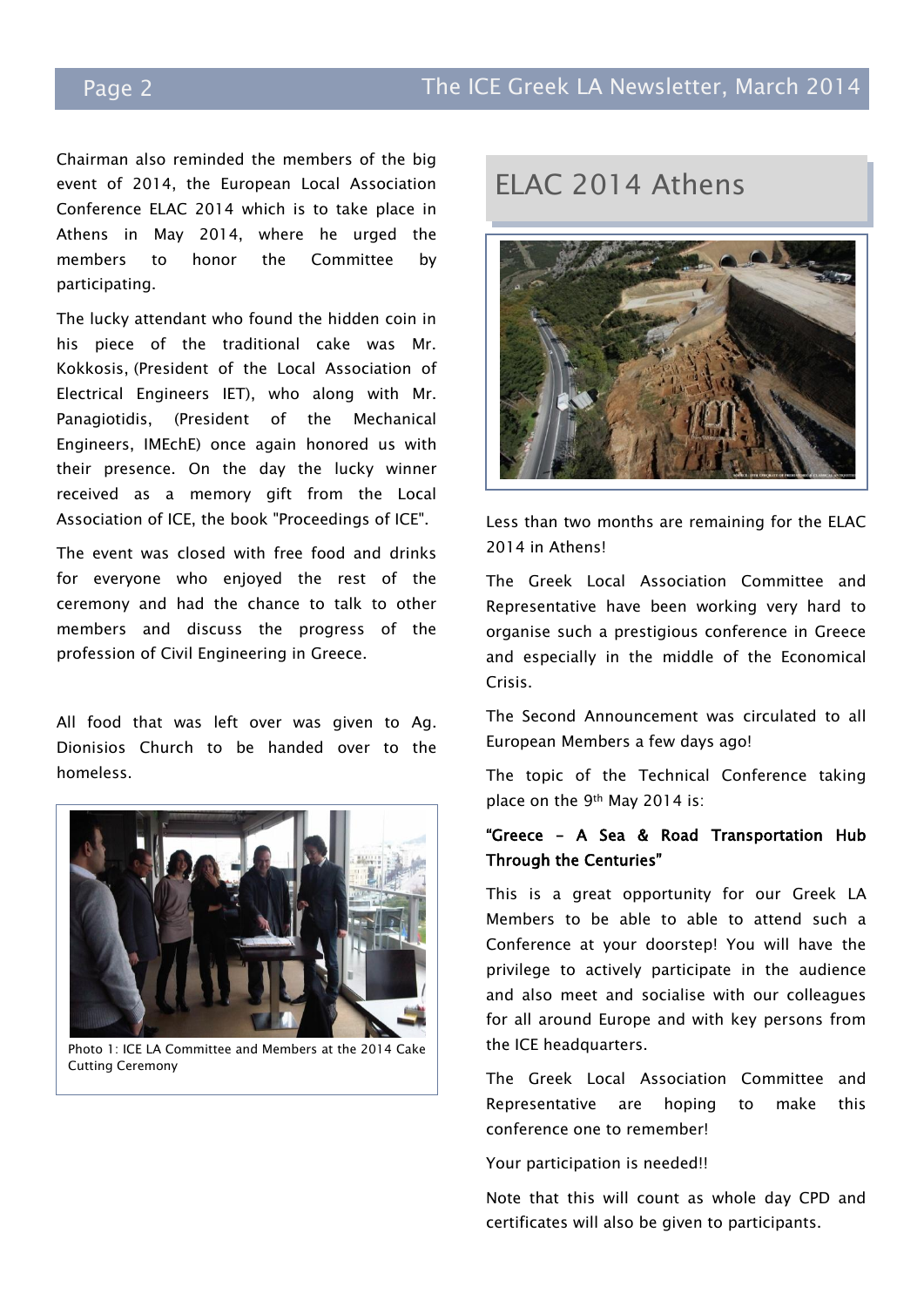# The Need for an In-Depth Geotechnical Site Investigation and Characterization Study: The Case of JCCI Project in Jeddah, KSA.,

by Dr. Constantine I. Sachpazis, BEng(Hons) Civil Eng. UK, Dipl. Geol, MSc Eng UK, Ph.D. NTUA (Ε.Μ.Π), Post Doc. & by Dr. Anthimos S. Anastasiadis, Dipl. Struct. Enginneer, Ph.D.,

A new development the "Extension of the JCCI building" is under way to be constructed in a "design-build delivering system - scheme. The client performed a detailed architectural design as well as a preliminary structural and geotechnical one. The aforementioned studies were carried out by the 'Mohamed Harasani Architects' and the "Terrell Group", respectively. In this direction a manager, the Avion Synergies (Pvt) Ltd., engaged the GeoStatic to support their actions in order to find out the appropriate design-build team, as well as our partnership being also a potential Geo-Static designer.

The superstructure is a complex of two multistorey buildings, connected with a bridge type structure, conformed as a diagrid steel structural system with RC cores, Fig. 1. The sub-structure consists of 4 underground stories retained by an anchored perimetrical slurry wall and a pile-raft foundation.

From the analysis of the contract documents missing information was revealed with regard to the local geotechnical site conditions and site characterization. Thus, a general study was performed, by using our in-practice and scientific database and experience, in order to point out a more detailed geotechnical site investigation, which is further going to propose and/or optimize the foundation system, and the soil structure interaction behaviour under seismic excitation.



The extension of the Jeddah Chamber of Commerce & Industry (JCCI Project) is situated in the middle - eastern part of the city of Jeddah, KSA, nearby the Red Sea coastal plain, known as Tihama, and is exactly 990 m away from the shoreline. The wider project area is almost flat and the absolute ground level elevation is about 6 to 7 m above sea level. According to our state-ofthe-art and practice in geo-engineering sourcing with regard to geotechnical & geological conditions (not presented herein due to space limitations), the city of Jeddah lies along the Red Sea coast over a mixture of layers formed by Quaternary deposits and thick Tertiary deposits of silt and gravel, overlain by limestone, Fig 2a. Furthermore, the city is divided into two parts, the western part of which is mainly a depositional plain with materials such as coral, silt, clay and sand and accumulations of coral and shell fragments, while the eastern part is covered by poorly sorted silt, sand and gravels derived from the crystalline rocks by mechanical weathering and redistributed as sheet-like layers of sediments during the periods of flooding, Fig. 2b. With regard to earthquake hazard, it is well known that the Arabian plate moves towards the Eurasian plate squeezing Anatolian plate. Hence, it is crucial to have knowledge on the characteristics and dynamics of the tectonic fault lines to mitigate this hazard, due to the fact that Jeddah city is approximately moving 4.3 cm / year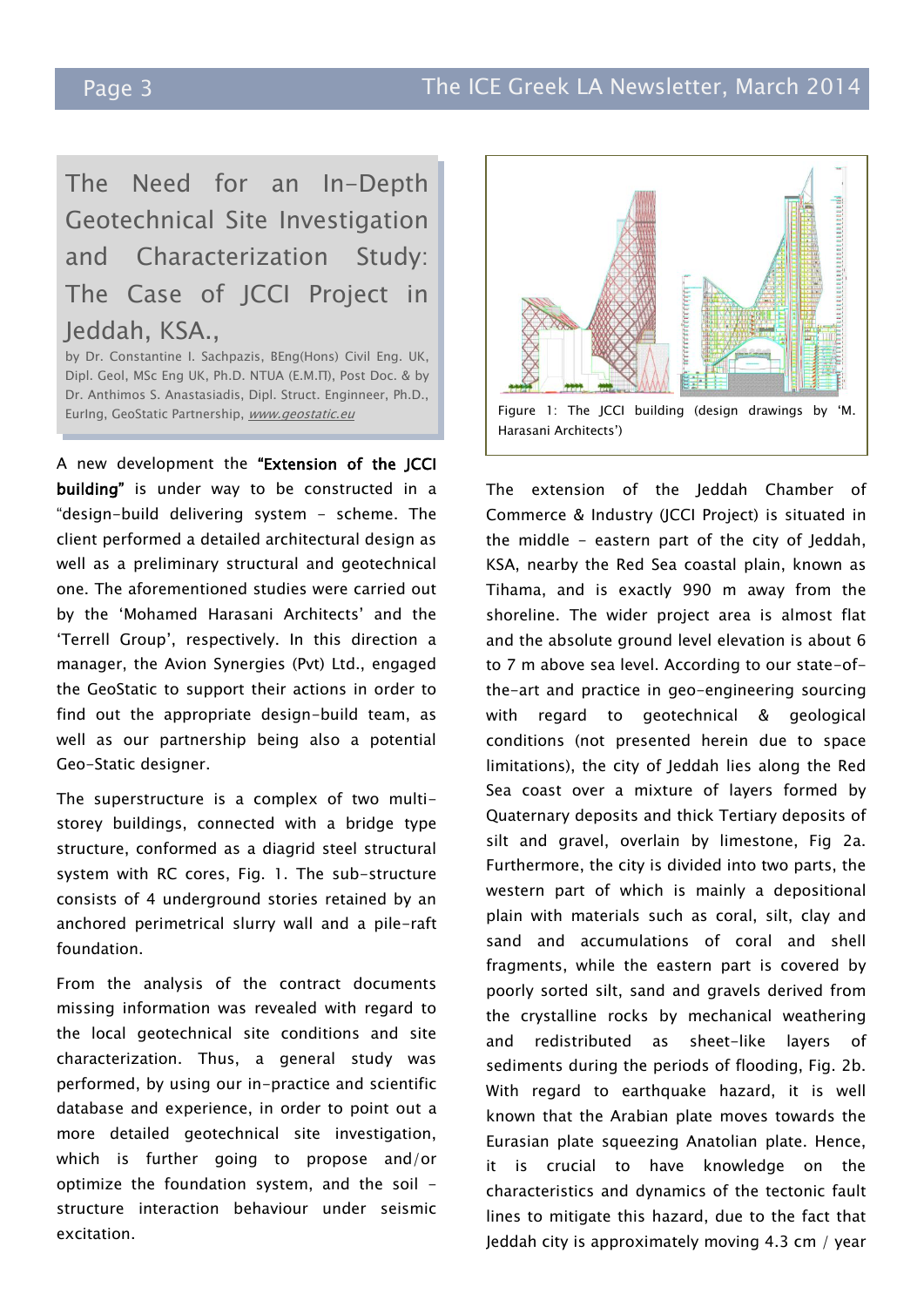towards NE direction and this movement might trigger off seismic activity in the area. Moreover, from figure 2a we can observe a fault line in the vicinity of our project, which under different circumstances might develop a near-source seismic action, which in turn could possibly further induce a liquefaction risk in the high rise buildings" foundation area.

According to our research and studies so far, regarding the foundation engineering conditions and the soil - structure interaction behaviour of the JCCI Project, we can deduce, conclude and mention the following important facts:

- The foundation ground of the JCCI Project of the Twin-Tower Buildings consists of recent Quaternary (Alluvial) deposits, and more precisely of "Greyish brown clayey silly sand", which from geotechnical engineering point of view is not considered as a competent and sound foundation ground material especially in seismically active regions and conditions.
- This foundation soil type exhibits Standard Penetration Tests (SPT) values in the very low range of  $N_{(SPT)} = 2$  to 28, which define an extremely loose to moderately loose up to locally dense "SM" soil type. According to the Saudi Code, these  $N_{(SPT)}$  values specify a very low Site Soil class. Hence, in case that this sandy soil type in the immediate foundation zone of the JCCI Project, consists of its lower relative density and strength range, i.e. with an  $N_{(SPT)}$  value in the order of 2 to 15, then the ground foundation bearing capacity and condition is extremely problematic and literally speaking dangerous for the overall stability of the JCCI Buildings, especially under seismic actions. According to Saudi Code "KSA CODE 301 Structural-Loading and Forces-Seismic Design", the foundation ground class definition for this Soil type is "class F".
- The ground water table is estimated to be at a shallow depth of about 2 to 5 m b.g.l.. In addition, due to this very shallow water table (ground water piezometric surface) condition, this type of foundation soil is also susceptible and prone to liquefaction failure under dynamic loading / triggering (i.e. in case of an earthquake), which is further aggravated due to near-source earthquake conditions.
- Moreover, certain karstic solution cavities and conduits / openings might exist in the underlying Coralline Limestone bedrock, where the deep end-bearing group of piles will be founded in order to transfer all superstructure loads to the Coralline Limestone bedrock. Thus, in case that such karstic solution cavities and conduits / openings will be encountered in the Coralline Limestone bedrock, the results and the consequences for the integrity of the JCCI structures will be detrimental.

Therefore, in order to mitigate and eliminate these risks and danger, either certain specialized and well designed ground improvement intervention measures and techniques must be applied and implemented, or a very carefully and specifically designed group of piles foundation type have to be implemented, based on proper and accurate geotechnical engineering properties, data and parameters. However, the proper, costeffective and safe design of the foundation for the JCCI building requires a profound soil-structure interaction analysis, an analysis of possible scenarios of near fault effects, a detailed and constructability design of the foundation solution, and hence in this direction a close and efficient cooperation between geotechnical and structural, i.e. GeoStatic, engineers.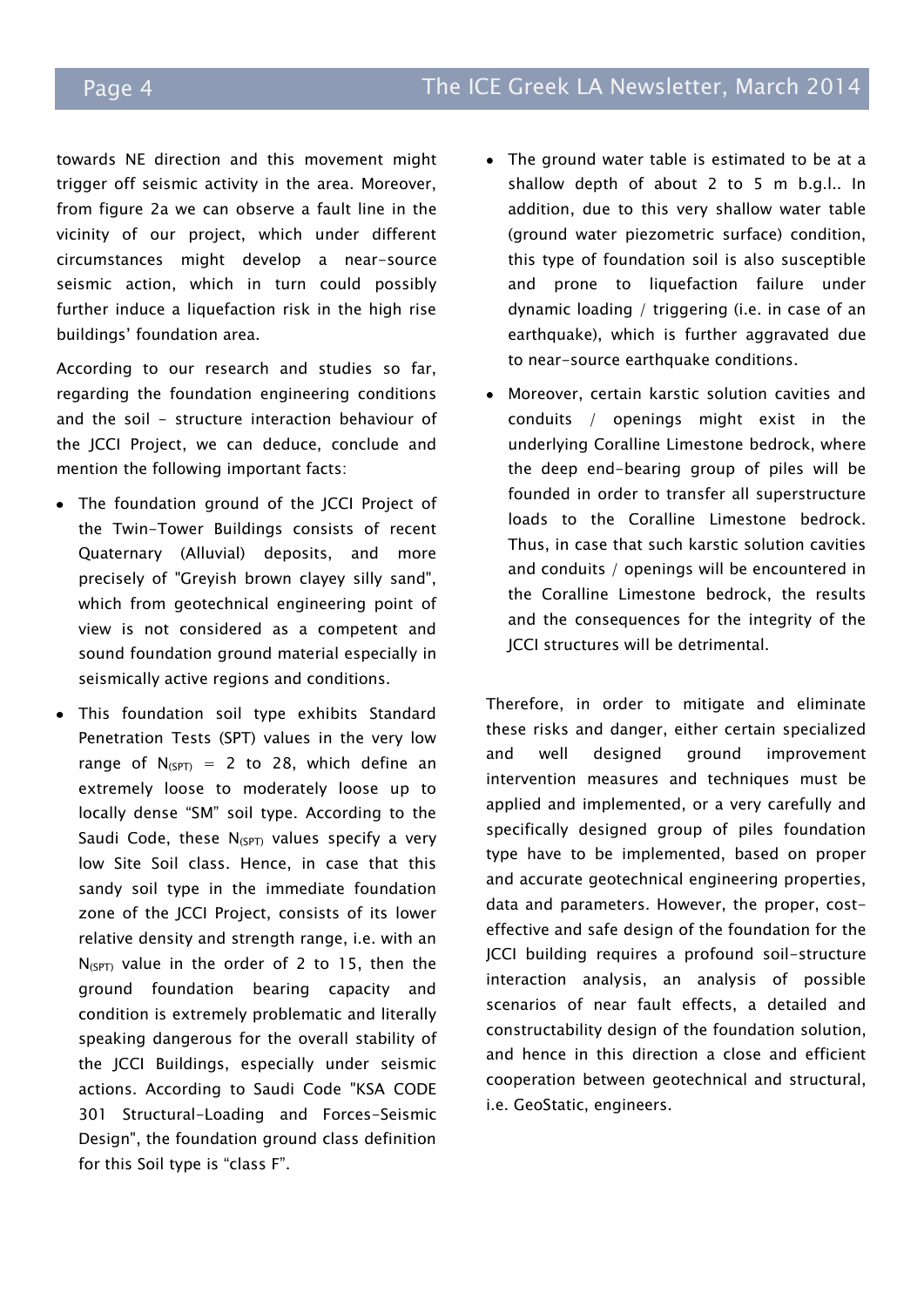

Figure 2a: General Geotechnical setting of the wider project area.



Read next: CPD Events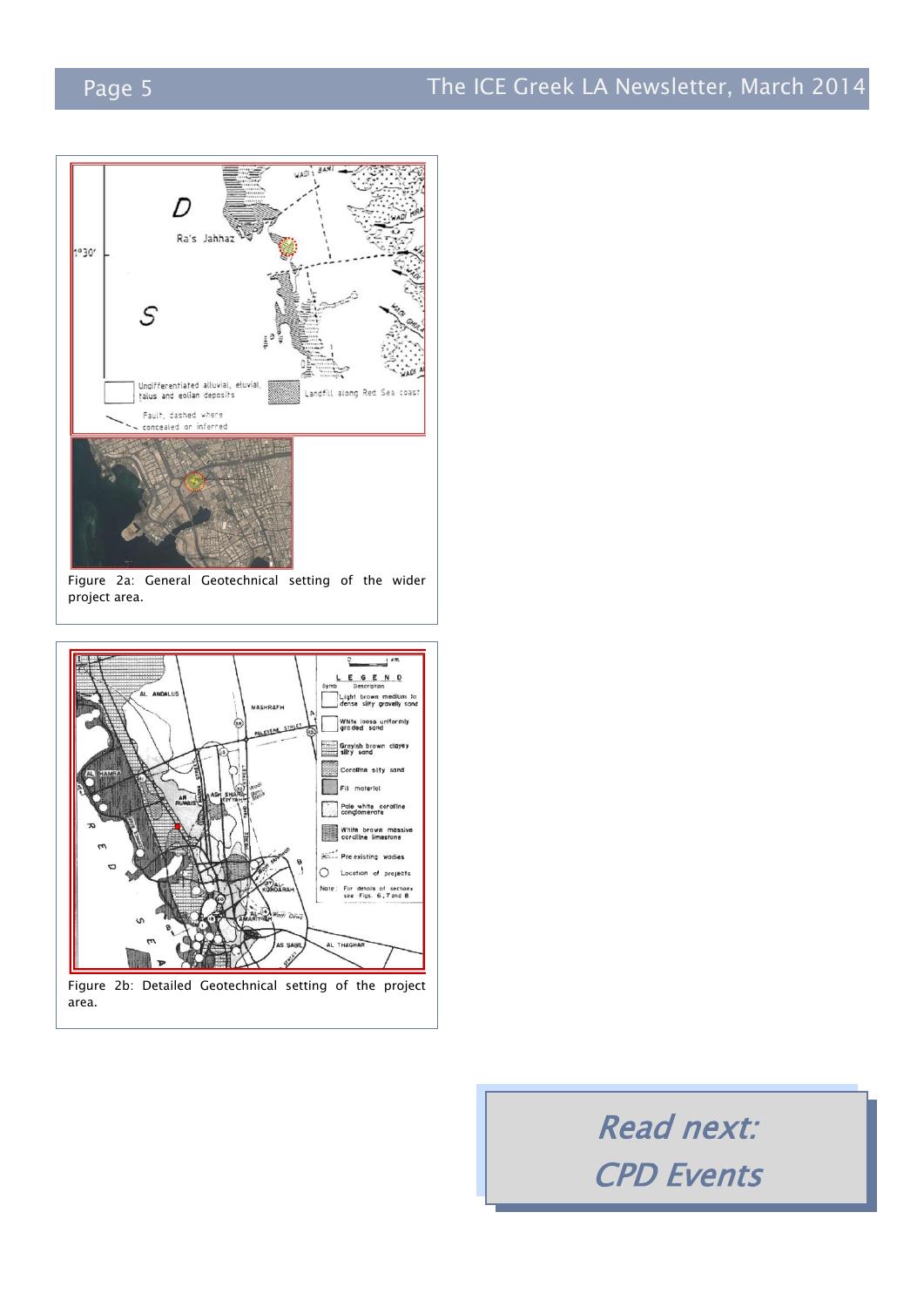# November 2013 CPD Event in Athens

On the 26th Novemebr 2013, Mrs. Natalia Manara, Quality, Safety and Environment Manager at NEA ODOS S.A., gave a presentation to ICE Members on:

"H&S Management & Implementation of Management Systems in Motorway Concession Projects"

The presentation was focused on what a H&S Management is and how it is implemented on Concession Projects i.e. in all the stages of a project that is construction, operation and maintenance. Relevant regulations and legislations were also presented emphasising the efforts made in order to reassure their application.

The event took place in Nea Odos S.A. premises in Maroussi, Attiki and a satisfactory participation of ICE Members.

The relevant presentation may be found in ICE Local Association"s website: [http://icelocal.gr/ice-greek-local-association](http://icelocal.gr/ice-greek-local-association-cpd-presentations)[cpd-presentations](http://icelocal.gr/ice-greek-local-association-cpd-presentations)

## January 2014 CPD Event in Athens

The first CPD for the year 2014 that took place on Friday the 17<sup>th</sup> of January, was the "Routes to ICE Membership Workshop No1".

Initially the Greek LA Representative Mr George Sboukis CEng MICE made a presentation about the steps for the completion of Development Objectives, specially focused on those planning to apply for a Career Appraisal.

Then, the Committee of the Local Association gave valuable advice and answered all the questions and queries made by the participants. We encourage all the graduate members to become professionally qualified by becoming Chartered or Incorporated with the ICE.

It should be noted that this was the first of our workshops for those willing to apply for a Professional Review. Next on the series will be presentations for preparing the Experience Report, Project Report and Written Essays. The workshops are also intended for hands-on advice to those that have started completing their Development Objectives and Reports and wish to get some guidance from corporate members of ICE (already chartered engineers).

The event took place in Nea Odos S.A. premises in Maroussi, Attiki, with a satisfactory participation.

The relevant presentation may be found in ICE Local Association"s website: [http://icelocal.gr/ice-greek-local-association](http://icelocal.gr/ice-greek-local-association-cpd-presentations)[cpd-presentations](http://icelocal.gr/ice-greek-local-association-cpd-presentations)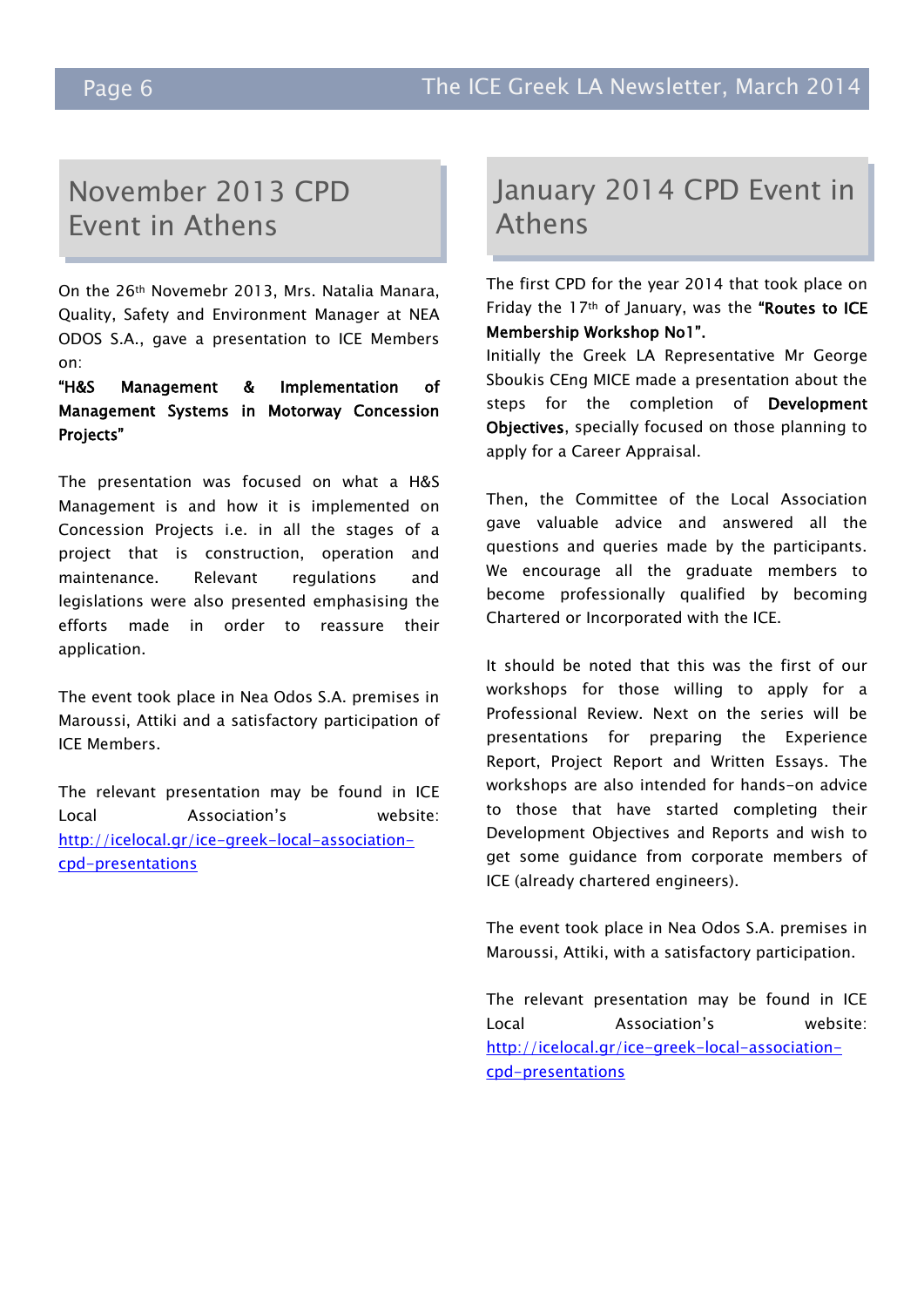# February 2014 CPD Event in Athens

On the 28th of February 2014 Dr. Costas Sachpazis, Civil and Geotechnical Engineer of Geodomisi Ltd. and a member of the Greek Local Association, gave a presentation to the rest of the members on:

### "Deep Excavations supported by Anchored Reinforced Concrete Piled Retaining Walls, Construction Phases and Procedures".

The presentation was split in 3 parts. Part one was focusing on Geotechnical Site Investigations, identifying all the steps of a site investigation in order to collect soil data needed and all necessary geotechnical information that are required for the design of infrastructure projects such as buildings, dams, retaining walls/structures, bridges etc.

The second part was concentrated on Earth Retaining Structures presenting as a case study one of Dr. Sachpazis" anchored reinforced concrete piled retaining wall designs" on Aigiptou Square, Alexandras Avenue, Athens, Greece. This part of the presentation demonstrated the construction method and all its stages identifying useful details of each stage.

In the third part of the presentation which was titled: Analysis and Design Case Study, Dr. Sachpazis focused on the problems that appear on inadequate Earth Retaining Structures. The example analyzed was the slope failure that occurred in "Achladokambos Wind Farm Power Station Project" due to an excavation carried out without a proper retaining structure. Under this scope, laboratory tests were discussed and their role in classifying Geomechanical Soil Profile.

Additionally the design and construction stages of anchored reinforced concrete piled retaining walls

were presented in detail and useful rules of thumb were given which of course are the result of the broad and extensive years of Dr. Sachpazis" experience.

The event took place in J&P Avax premises in Maroussi, Attiki, with a satisfactory participation.

The presentation may be found in: [http://icelocal.gr/ice-greek-local-association](http://icelocal.gr/ice-greek-local-association-cpd-presentations)[cpd-presentations](http://icelocal.gr/ice-greek-local-association-cpd-presentations)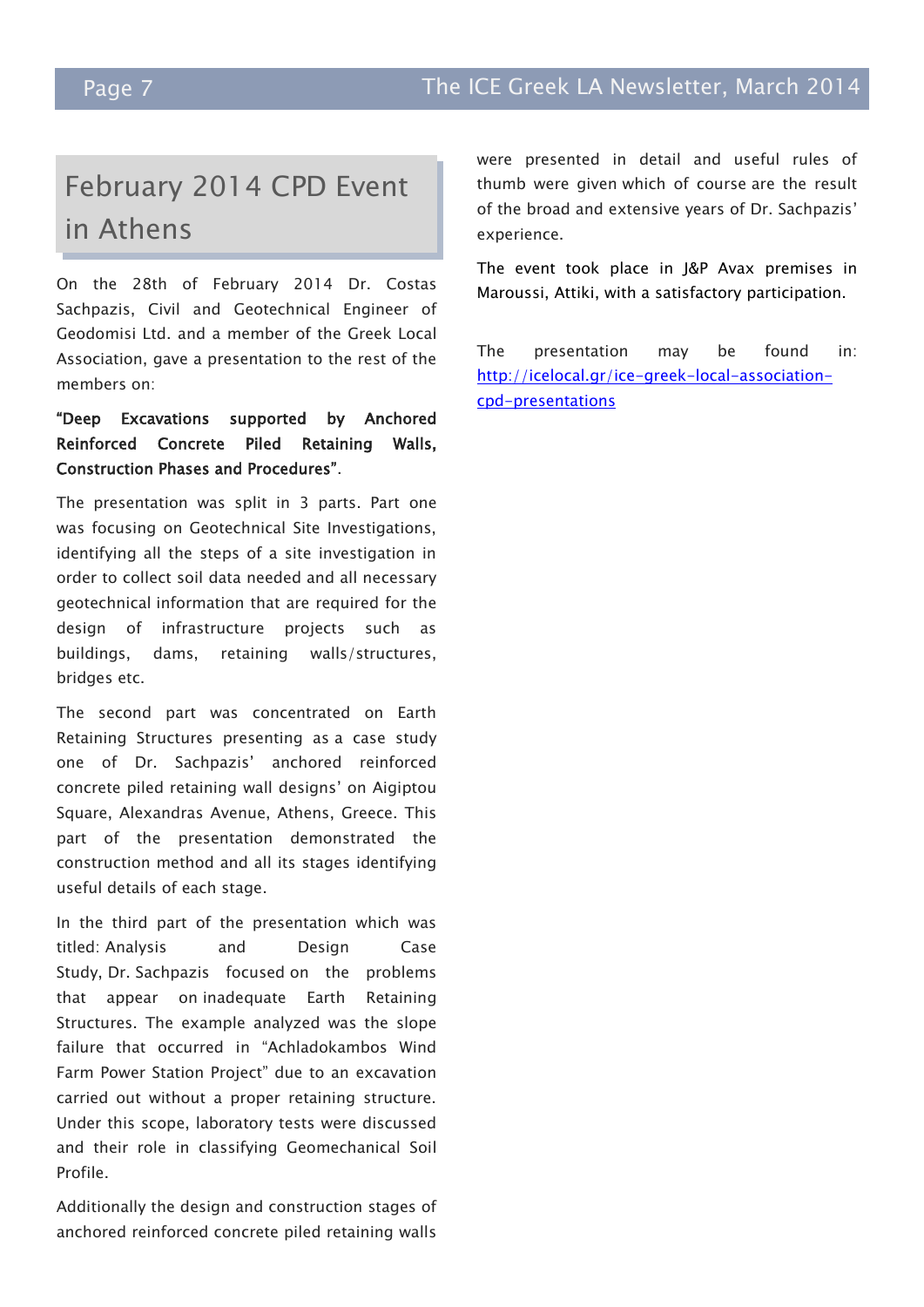# 2014 CPD Programme

The ICE Greek Local Association Committee has prepared the program for the 2014 CPD Events, that is focused on covering several fields of the Civil Engineering Profession and providing vast knowledge to all members.

The planed events for 2014 are listed in the table below.

We hope to have a healthy participation by the ICE members to these events, for which CPD certificates will be given to the participants.

The Greek ICE Local Association Committee is welcoming any suggestions for CPD events, by contacting any of the committee members.

|                 | <b>2014 CPD EVENTS</b>                                                                                                                       | <b>Date</b>               | Venue                                    |  |  |
|-----------------|----------------------------------------------------------------------------------------------------------------------------------------------|---------------------------|------------------------------------------|--|--|
| $\mathbf{1}$    | Routes to ICE Membership Workshop No 1                                                                                                       | 17 January 2014           | Nea Odos Head Offices<br>Marousi, Athens |  |  |
| $\overline{2}$  | 2014 New Year's Cake Cutting Ceremony - «Κοπή Βασιλόπιτας»                                                                                   | 1 February 2014           | Athens Gate Hotel                        |  |  |
| $\overline{3}$  | Deep Excavations supported by Anchored Reinforced Concrete<br>Piled Retaining Walls. Construction Phases and Procedure<br>by Dr C. Sachpazis | 28 February 2014          | J&P Avax Offices<br>Marousi, Athens      |  |  |
| $\overline{4}$  | European Local Association Conference ELAC 2014: Greece - A<br>Sea & Road Transportation Hub Through the Centuries                           | 9 May 2014<br>09:00-17:15 | Divani Hotel                             |  |  |
| 5               | Routes to Membership Workshop No 2                                                                                                           | May 2014                  | Nea Odos Head Offices<br>Marousi, Athens |  |  |
| $6\phantom{1}6$ | Development & Execution of Drainage Designs,<br>by George Sboukis                                                                            | <b>June 2014</b>          | Nea Odos Head Offices<br>Marousi, Athens |  |  |
| $\overline{7}$  | <b>Field Trip</b>                                                                                                                            | <b>June 2014</b>          | To be confirmed                          |  |  |
| 8               | Insulation Systems & Rehabilitation Works, by Sika                                                                                           | September 2014            | To be confirmed                          |  |  |
| 9               | <b>Wood Structures</b>                                                                                                                       | September 2014            | To be confirmed                          |  |  |
| 10              | <b>Annual General Meeting</b>                                                                                                                | October 2014              | To be confirmed                          |  |  |
| 11              | <b>Tunnels</b>                                                                                                                               | October 2014              | To be confirmed                          |  |  |
| 12              | <b>Technical Seminars at Stavros Niarchos Site</b>                                                                                           | November 2014             | <b>SNFCC Visitor's Center</b>            |  |  |
|                 | *Exact dates and further details of events will be confirmed by the Greek LA Committee via circulars to the LA Members                       |                           |                                          |  |  |